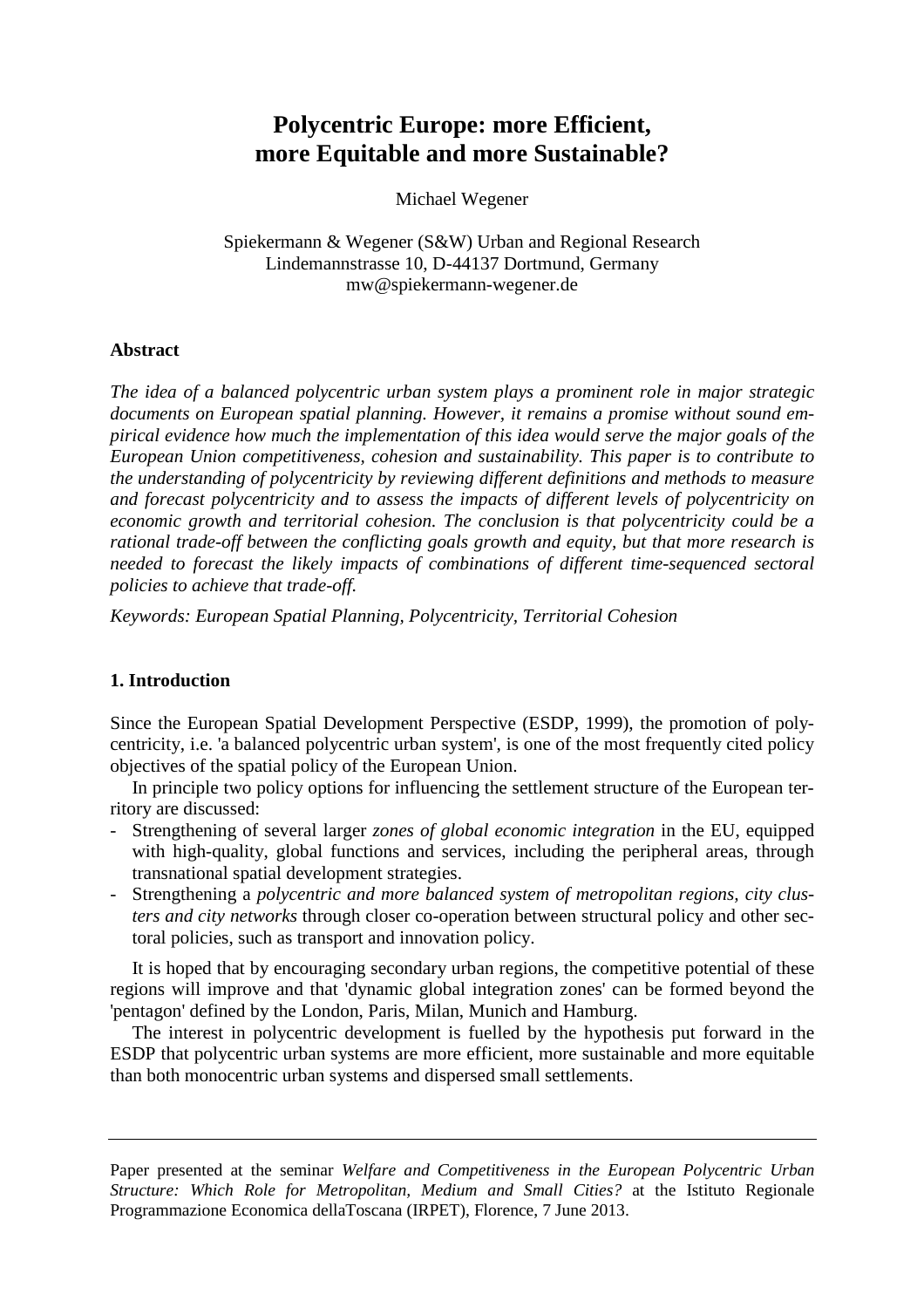The concept of polycentricity of settlement structures originated as an *empirical* concept in the 1930s. Central-place theory explained hierarchical decentralisation of cities by the fact that different goods and services command service areas (Christaller, 1933) and market areas (Lösch, 1940) of different size. A contrasting view was proposed by polarisation theory which pointed out that increasing economies of scale lead to growing concentration in only few large cities (Perroux, 1955; Myrdal, 1957). Both perspectives are integrated in the results of economic geography (Krugman, 1991; Fujita et al.,1999) which show that different constellations of economies of scale and spatial interaction costs lead to different spatial arrangements of production and consumption. One important contribution of these approaches is that not only vertical linkages are important but also horizontal linkages between cities with complementary economic specialisation.

Polycentricity as a *normative* concept can be traced back to the concept of self-contained satellite towns connected to the central city by commuter railways promoted by the garden city movement (Howard, 1902). In the 1940s the Nazis applied Christaller's central-place theory to the occupied territories in Poland recognising that a hierarchical network of central places can also be used for military control:

"The final domination of the Generalgouvernement will be based on the key positions of a regular network of central places. The central place in the Generalgouvernement, centre and leader of its region and focus of German culture, power and economy, will contain all elements required for the immediate expression of German dominance."

(Schepers, 1942)

Despite this ambiguity of the concept, many countries adopted central-place concepts as principle for guiding their spatial development after World War II. The hypothesis was that central-place systems are both efficient (in terms of economies of scale) and equitable (in terms of equivalent living conditions).

It can in fact be argued that both extremes, *monocentricity* (all activities are concentrated in one centre) and *dispersion* (all activities are equally distributed over space) perform poorly with respect to the policy goals efficiency, equity and sustainability:

- *Efficiency*. Large centres can exploit economies of scale and agglomeration effects but suffer from negative effects of over-agglomeration. Dispersed settlements enjoy nature but are too small to support efficient infrastructure facilities and units of production.
- *Equity*. Spatial polarisation is built on competition and so leads to spatial segregation between rich and poor, central and peripheral cities. Spatial dispersal is egalitarian in its distribution of poverty but denies its citizens opportunities for social mobility.
- *Sustainability*. Large settlements use less energy for transport but more for high-rise buildings, air-conditioning and waste management. Dispersed settlements can utilise local renewable resources but are wasteful in terms of transport energy and open space.

It is obvious that the optimum lies somewhere in between monocentricity and dispersal, i.e. in a balanced mixture of large, medium-sized and small cities arranged in a pattern favourable for exchange and co-operation.

This view was expressed by the 'bunch-of-grapes' metaphor proposed by Kunzmann (Kunzmann and Wegener, 1991) as a different and more 'co-operative' *Leitbild* for urban development in Europe than the 'Blue Banana' proposed by French geographers (RECLUS, 1989), which was viewed as "the pure expression of the competition between the regions in Europe". The authors claimed that the bunch of grapes was more suited to represent the polycentric structure of the urban system in Europe and the fundamental *similarity in diversity* of the interests and concerns of its member cities (see Figure 1):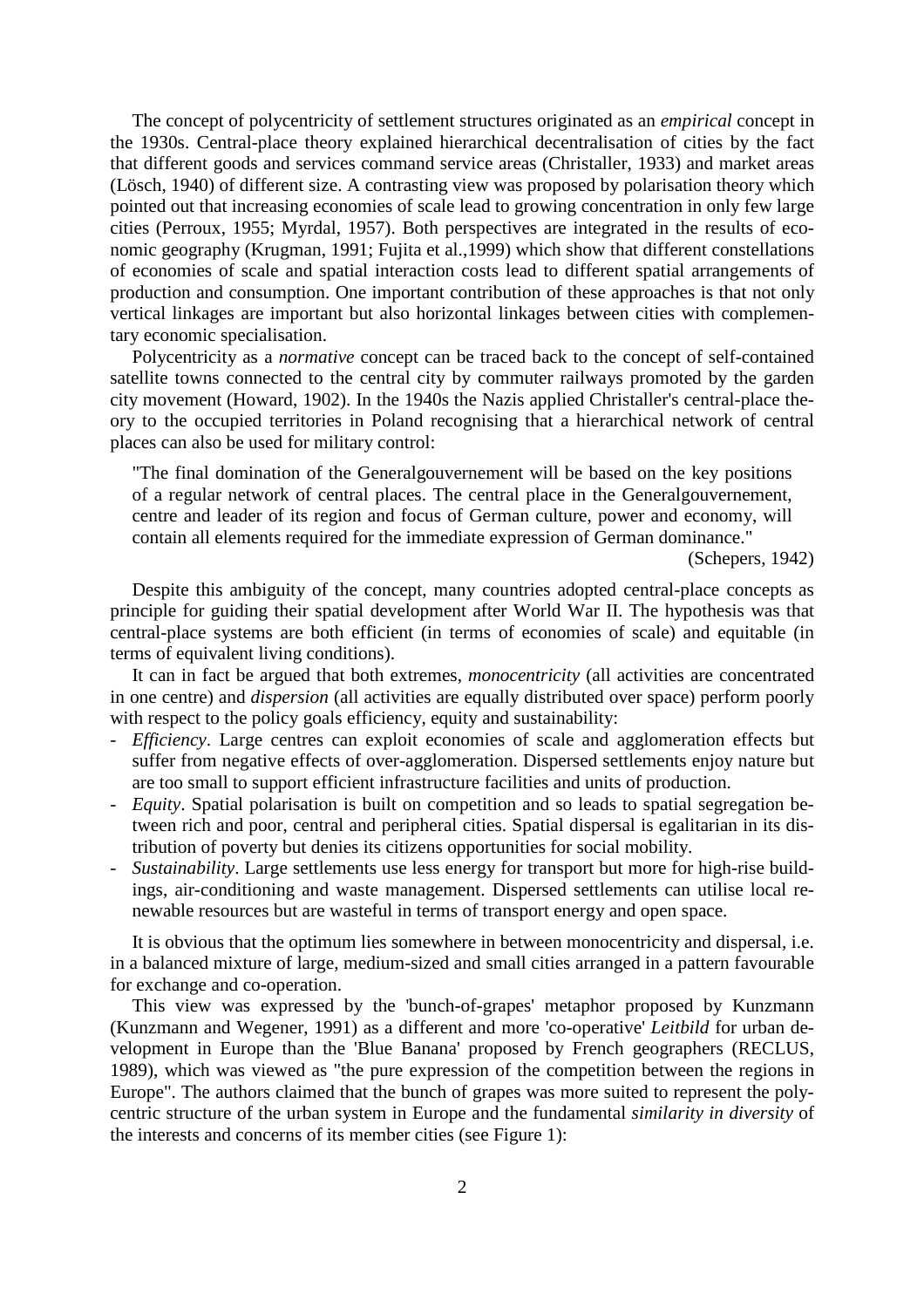*Figure 1 – The bunch of grapes (Kunzmann , 1991)* 



Inspired by the long history of multiple small states in medieval Germany and the tradition of central-place theory in German regional science, during the German EU presidency in 1999, German regional scientists were successful in proposing polycentricity as the guiding principle of the European Spatial Development Perspective (ESDP, 1999) and re-articulating it again under German presidency in 2007 in the Territorial Agenda (TA, 2007). However, until today the concept of polycentricity has remained largely at the level of rhetoric without a precise operational definition (which puts it into a class with similarly vague concepts such as 'city networks' or 'industrial clusters'). There exist several competing methods to *identify* or *measure* polycentricity at different spatial scales and to *assess* the impacts of polycentricity (or the lack of it) with respect to policy goals such as competitiveness, cohesion and sustainability. It is therefore presently not possible to determine an *optimal* degree of polycentricity between centralisation and decentralisation or, in other words, between the extremes of monocentricity and dispersal. This makes it difficult to formulate well-founded policy recommendations as to which cities should be developed with priority.

It is the goal of this paper to contribute to the understanding of polycentricity by reviewing different definitions and methods to measure polycentricity and, based on one of them, to assess the impacts of different levels of polycentricity with respect to the major goals of the European Union, competitiveness, cohesion and sustainability. The review will be based on the results of ESPON projects ESPON 1.1.1 (Urban Areas as Nodes in Polycentric Development) and ESPON 1.1.3 (Enlargement of the European Union and its Polycentric Spatial Structure) and a recent update in ESPON ET2050 (Territorial Scenarios and Visions for Europe) taking account of the effects of the economic crisis.

## **2. Measuring Polycentricity**

All attempts to define polycentricity start with typologies. The most influential typology of urban areas in Europe is the one of ESPON 1.1.1 (2004). In ESPON 1.1.1 urban areas in Europe were analysed at three spatial levels: at the European level, at the national level and at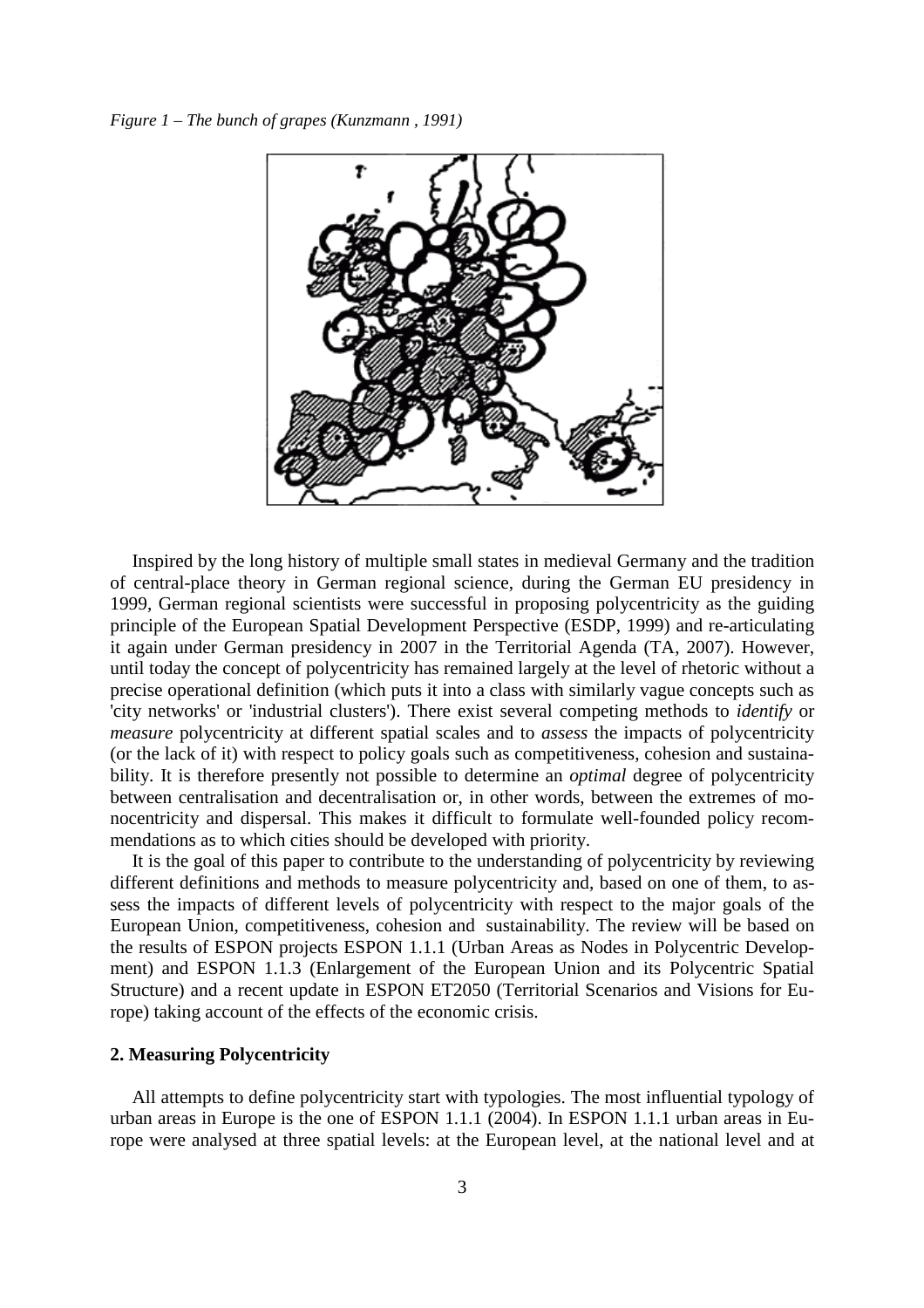the regional and local level. As units of analysis, 'functional urban areas' (FUAs) were defined in each country. Of these, urban centres to be included in the analysis were selected using seven criteria: population, transport (airports, ports), tourism (hotels), industry (gross value added), knowledge (universities), corporate decision making (headquarters) and administrative functions. The selected centres were classified using a typology of global, European, national, regional and local importance. In addition, accessibility and other indicators were collected and presented for the selected centres.

In a parallel approach CNRS-UMR analysed polycentricity based on the relational logic of territories ("the space of flows") proposed by Castells (1989). The study (CPMR, 2002) proposed a typology of urban areas based on competitiveness (GDP per capita, labour productivity), economic decision-making (number of headquarters of the top 1500 European firms), human capital (share of R&D employment, share of population 25-59 years of age with higher education), connectivity (number of international flights and destinations) and 'drivers of change' (growth of GDP and productivity).

The Draft Guidance Paper prepared by ESPON 3.1 (2003) proposed a three-level hierarchy of urban areas: the *macro* level (European core, European periphery, accession countries and neighbouring countries), the *meso* level (metropolitan areas, urbanised areas and non-urban areas) and the micro level (metropolitan areas, cities, towns and villages). It proposed that each NUTS-5 region be classified by its membership in the macro, meso and micro categories and that each NUTS-3 regions be assigned to one meso level group based on the characterisation of its NUTS-5 members.

These classifications of urban areas are useful but do not yet provide a measurement of polycentricity, and they neglect the *spatial* dimension, i.e. the distance between centres at the same level of the urban hierarchy and between centres at one level and those at lower and higher levels as well as the functional relations between centres of the same or different levels. Therefore in ESPON 1.1.1 a method to measure both *morphological* aspects (hierarchy, distribution, number of cities) and *relational* aspects (flows and co-operations between urban areas at different scales) by three dimensions was proposed:

- *Size*. The first and most straightforward prerequisite of polycentricity is that there is a distribution of large and small cities. It can be postulated normatively that the ideal rank-size distribution in a territory is loglinear. Figures 2 and 3 show the rank-size distribution of population and gross domestic product (GDP), respectively, of cities in Italy. It can be seen that in terms of population Rome is leading, whereas in economic terms Milan is the dominant city.
- *Location*. The second prerequisite of a polycentric urban system is that its centres of equal size or rank are equally spaced from each other – this prerequisite is derived from the optimal size of the catchment area or market area of centrally provided goods and services. Therefore, a uniform distribution of cities across a territory is more appropriate for a polycentric urban system than a highly polarised one where all major cities are clustered in one part of the territory. Figure 4 shows the subdivision so derived for Italy.
- *Connectivity.* A third property of polycentric urban systems is that there is functional division of labour between cities, both between the higher-level and lower-level centres in their territory and between cities at equal levels in the urban hierarchy. This implies that also lower-level cities are well connected. Figure 5 shows that this is the case in Italy as shown by the relatively low correlation between population size and accessibility of the Italian cities and the relatively low Gini coefficient of accessibility of cities.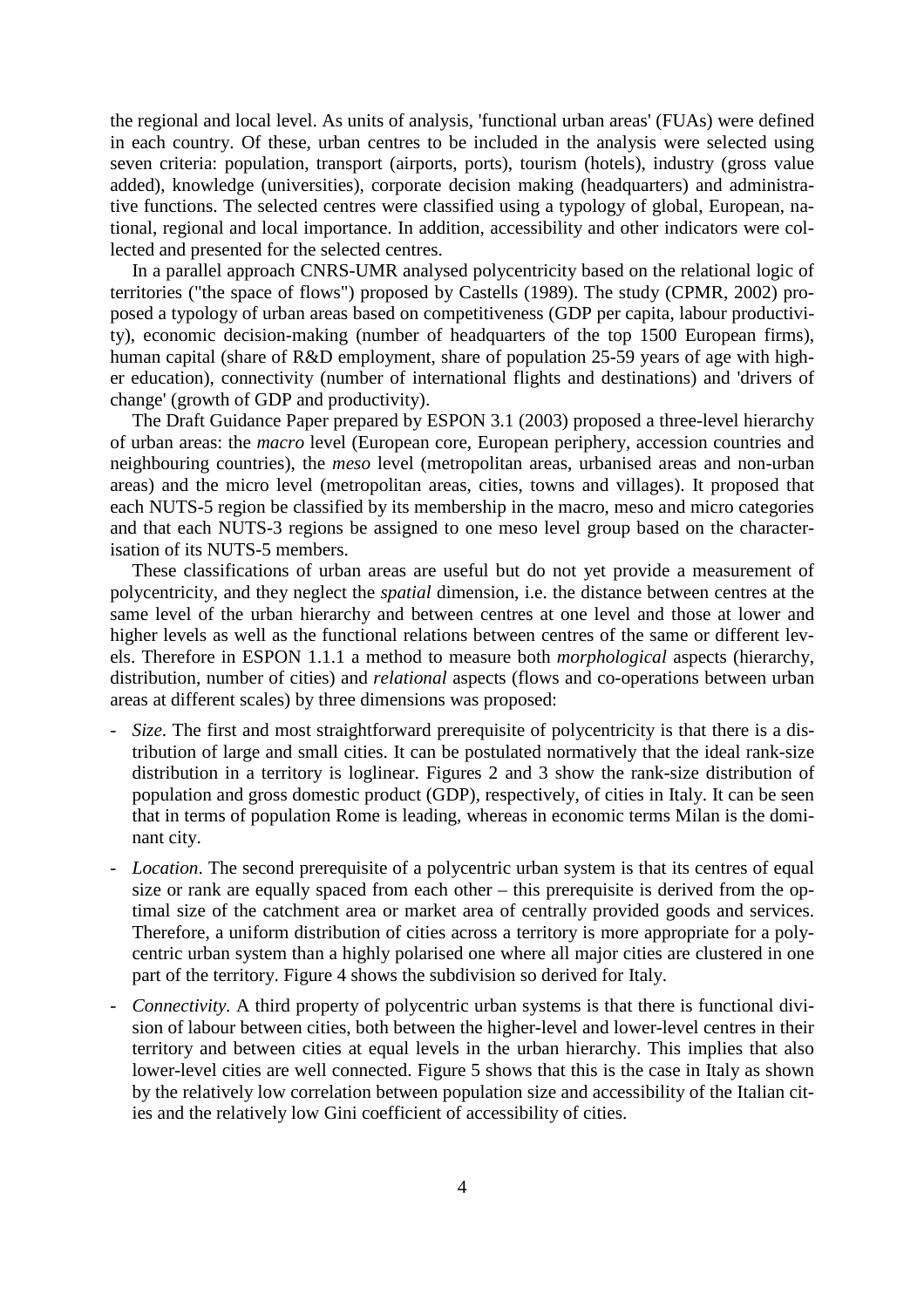*Figure 2. Rank-size distribution of population of cities in Italy (ESPON 1.1.1)* 



*Figure 3. Rank-size distribution of GDP of cities in Italy (ESPON 1.1.1)* 

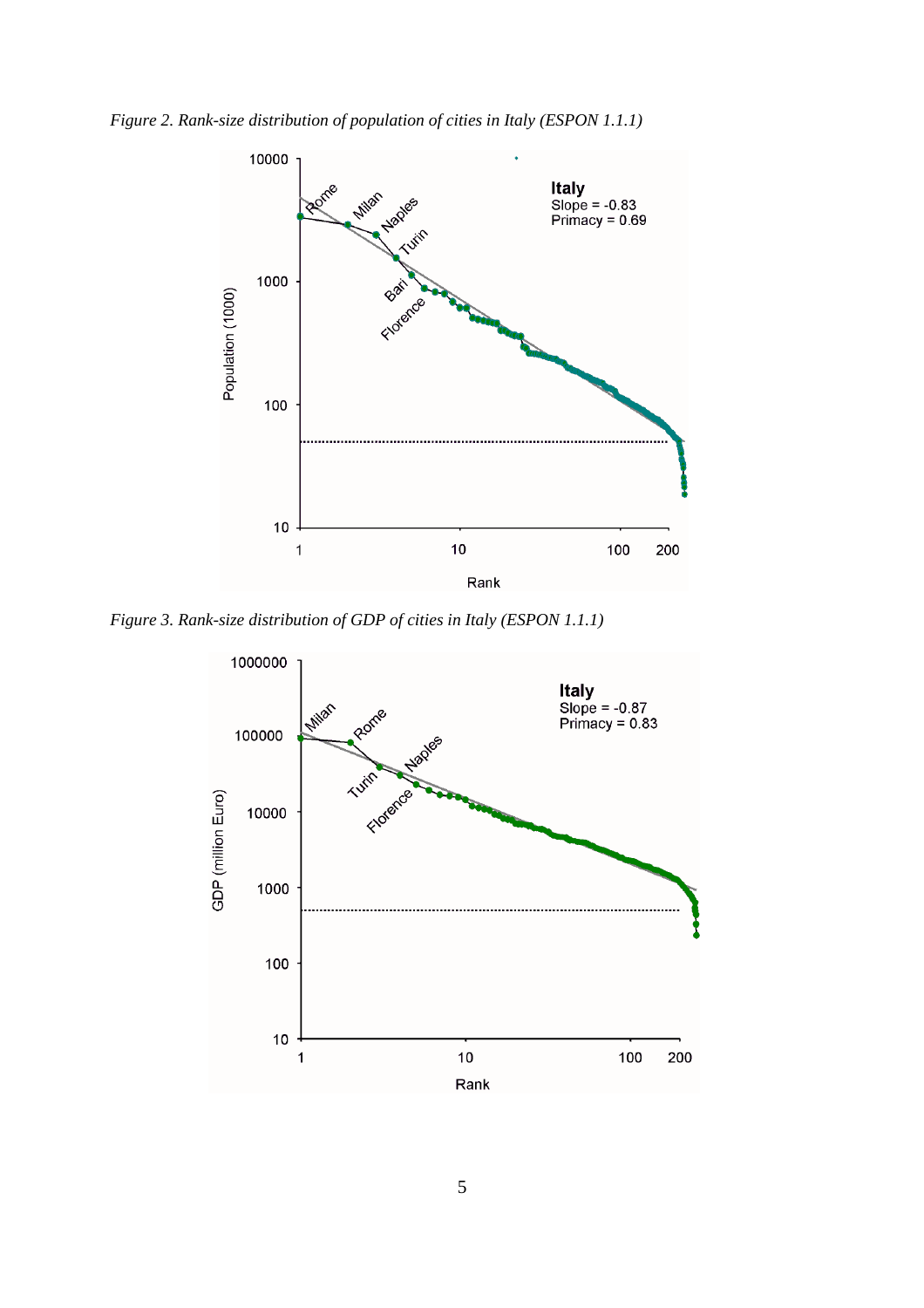*Figure 4. Service areas of cities in Italy (ESPON 1.1.1)*



*Figure 5. Correlation of population and accessibility of cities in Italy (ESPON 1.1.1)* 

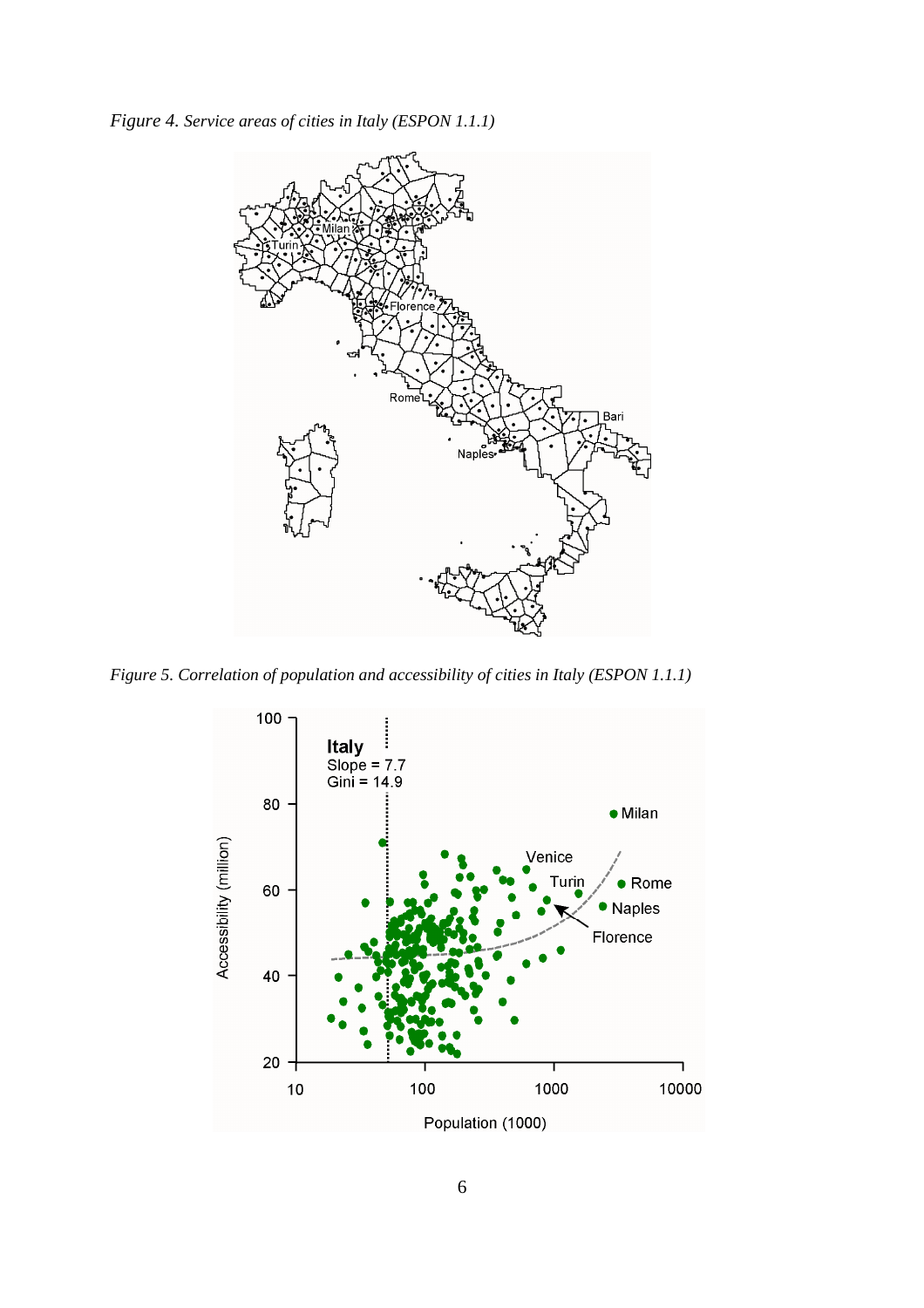With the three components of polycentricity, size, location and connectivity, a comprehensive index of polycentricity was constructed. For each sub-indicator a z-shaped value function was defined. Table 1 shows the threshold values defined for the seven sub-indicators:

|                                                   | of population | Rank-size<br>distribution | distribution<br>of GDP | Rank-size      | Size of<br>service<br>areas | of population<br>and accessibility | Correlation |
|---------------------------------------------------|---------------|---------------------------|------------------------|----------------|-----------------------------|------------------------------------|-------------|
|                                                   | Slope         | Primacy                   | Slope                  | Primacy        | Gini                        | Slope                              | Gini        |
| Indicator value at which<br>polycentricity is 0   | $-1.75$       | 7.5                       | $-1.75$                | 10             | 70                          | 75                                 | 25          |
| Indicator value at which<br>polycentricity is 100 | $-0.5$        | $\Omega$                  | $-0.5$                 | $\overline{0}$ | 10                          | 0                                  |             |

*Table 1. Value functions of polycentricity sub-indicators* 

Table 2 shows the weights for the composition of the polycentricity index from the three components. Additive aggregation was used at the lower levels, whereas the three component indices were aggregated to the polycentricity index multiplicatively.

*Table 2. Composition of the polycentricity index* 

| Index        | Indicator                                                                                                                      | Weights                  | Weights |
|--------------|--------------------------------------------------------------------------------------------------------------------------------|--------------------------|---------|
| <b>Size</b>  | Slope of regression line of population<br>Primacy rate of population<br>Slope of regression line of GDP<br>Primacy rate of GDP | 10%<br>40%<br>10%<br>40% | 33%     |
| Location     | Gini coefficient of service areas                                                                                              | 100%                     | 33%     |
| Connectivity | Slope of regression line of accessibility<br>Gini coefficient of accessibility                                                 | 50%<br>50%               | 33%     |

This polycentricity index was criticised in ESPON 1.4.3 (2007) by Vandermotten et al. (2007) because they felt that it overemphasises the spatial distribution of cities. However, the polycentricity index they proposed instead remains purely morphological and ignores both the service functions of cities and the relational dimension of polycentricity.

Figure 6 shows the ESPON 1.1.1 polycentricity index for European countries. Slovenia, Ireland, Poland and Denmark are the most polycentric countries, but for different reasons. Slovenia benefits from its high scores in all three dimensions. Ireland takes advantage of the balanced distribution of FUAs over its territory despite the clear primacy of Dublin. Poland scores high because of its balanced size distribution of cities and their equal distribution over its territory. Italy scores in the middle range despite its balanced distribution of city sizes but the relatively large differences in the service areas of cities.

Figure 7 shows the results of the same analysis for NUTS-1 regions. As to be expected, smaller regions are more homogenous and therefore tend to score higher in polycentricity. Italy has regions with different levels of polycentricity. Whereas northern Italy has relatively polycentric urban systems with equally spaced cities, central Italy is dominated by few large cities. A special case is the Nord-Est region including not only the highly urbanised Veneto but also Trentino-Alto Adige and Friuli-Venezia-Giulia with large rural areas. If Veneto alone would be considered, its polycentricity would probably score higher.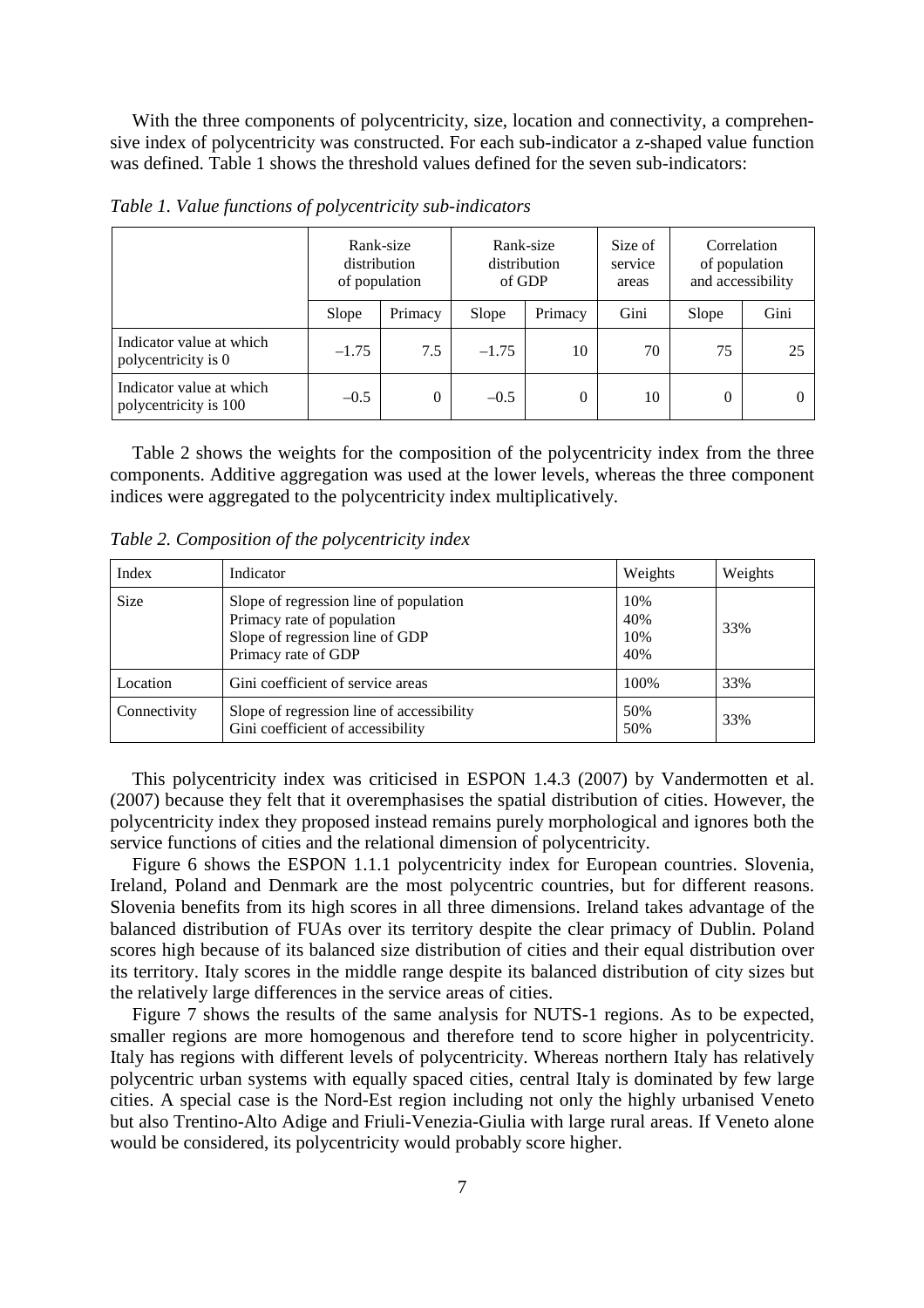*Figure 6. Polycentricity index of countries (ESPON 1.1.1)* 



*Figure 7. Polycentricity index of NUTS-1 regions (ESPON 1.1.1)*

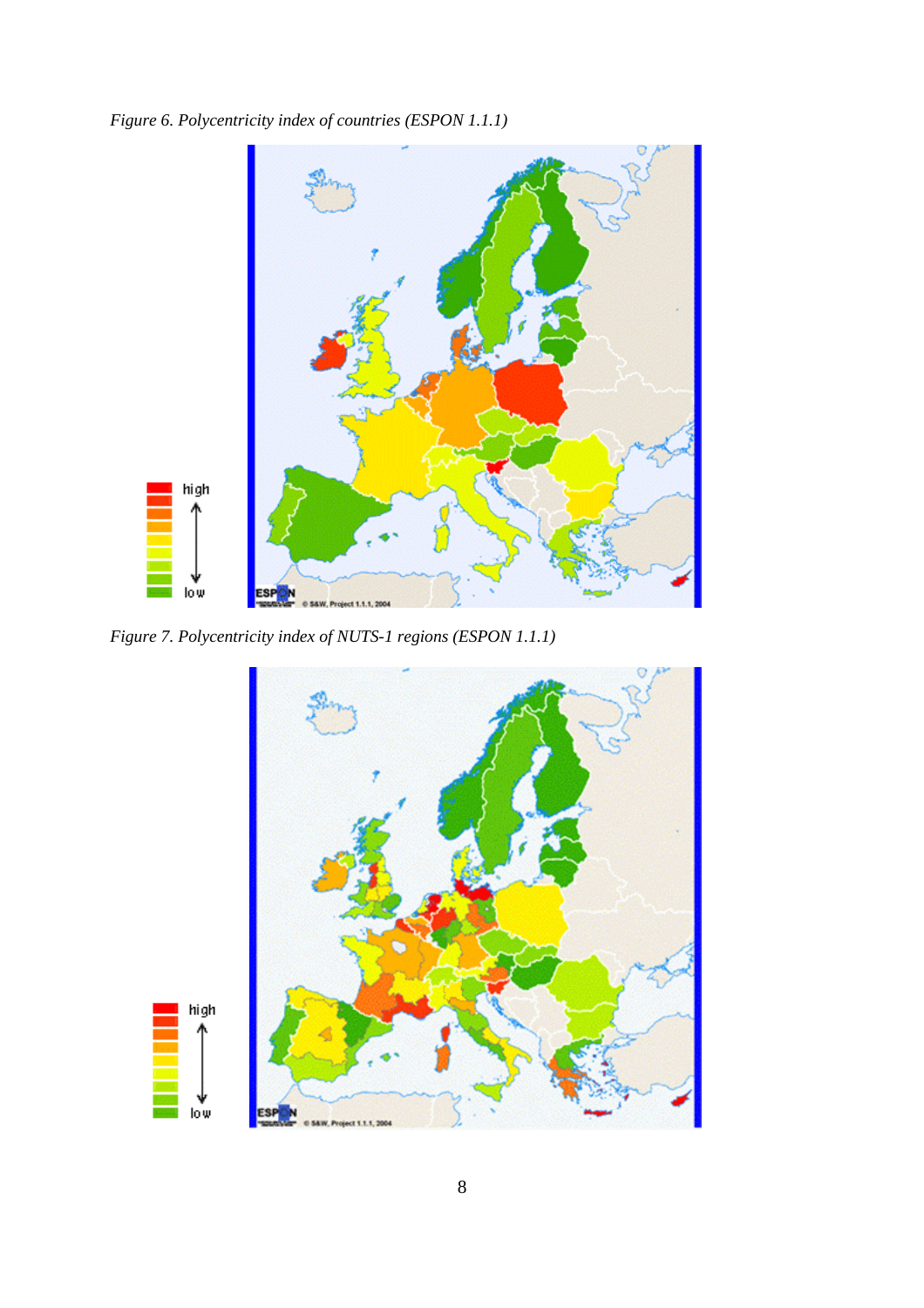#### **3. Forecasting Polycentricity**

The ESPON 1.1.1 polycentricity index was used in ESPON 1.1.3 (2006) to analyse, forecast and compare the development of polycentricity over time in the old EU member states (EU15) and the new member states that joined the EU in 2004 and 2007 (EU12).

For this the SASI regional economic model was used. The SASI model is a recursive simulation model of socio-economic development of regions in Europe subject to exogenous assumptions about the economic and demographic development of Europe as a whole and transport and other policies (Wegener and Bökemann, 1998). The SASI model differs from other approaches to model the impacts of transport on regional development by modelling not only production (the demand side of regional labour markets) but also population (the supply side of regional labour markets). A detailed description of the SASI model is contained in Wegener (2008).

In ESPON 1.1.3 polycentricity was analysed at three spatial levels, European, national and regional. Here only the results at the national level are discussed. Figure 8 shows the modelled development of national polycentricity in the old EU member states (EU15) and the new EU member states (EU12) between 1981 and 2031. The heavy black line represents the baseline Scenario 00 without EU enlargement. Scenario A1 is the enlargement scenario. The five B scenarios are variations of the enlargement scenario differing by the speed and direction of European transport infrastructure projects.

The diagram reveals the striking difference between the old and new member states. While the spatial structure of the urban systems in the old member states is relatively stable and hardly affected by the transport investments, the new member states after the economic transition of 1990 underwent a concentration of population and economic development in their capital cities with the effect that their original high levels of polycentricity rapidly declined. This development was accelerated by the intensive upgrading of their transport infrastructure supported by EU funding.



*Figure 8. National polycentricity in old and new member states 1981-2031(ESPON 1.1.3)*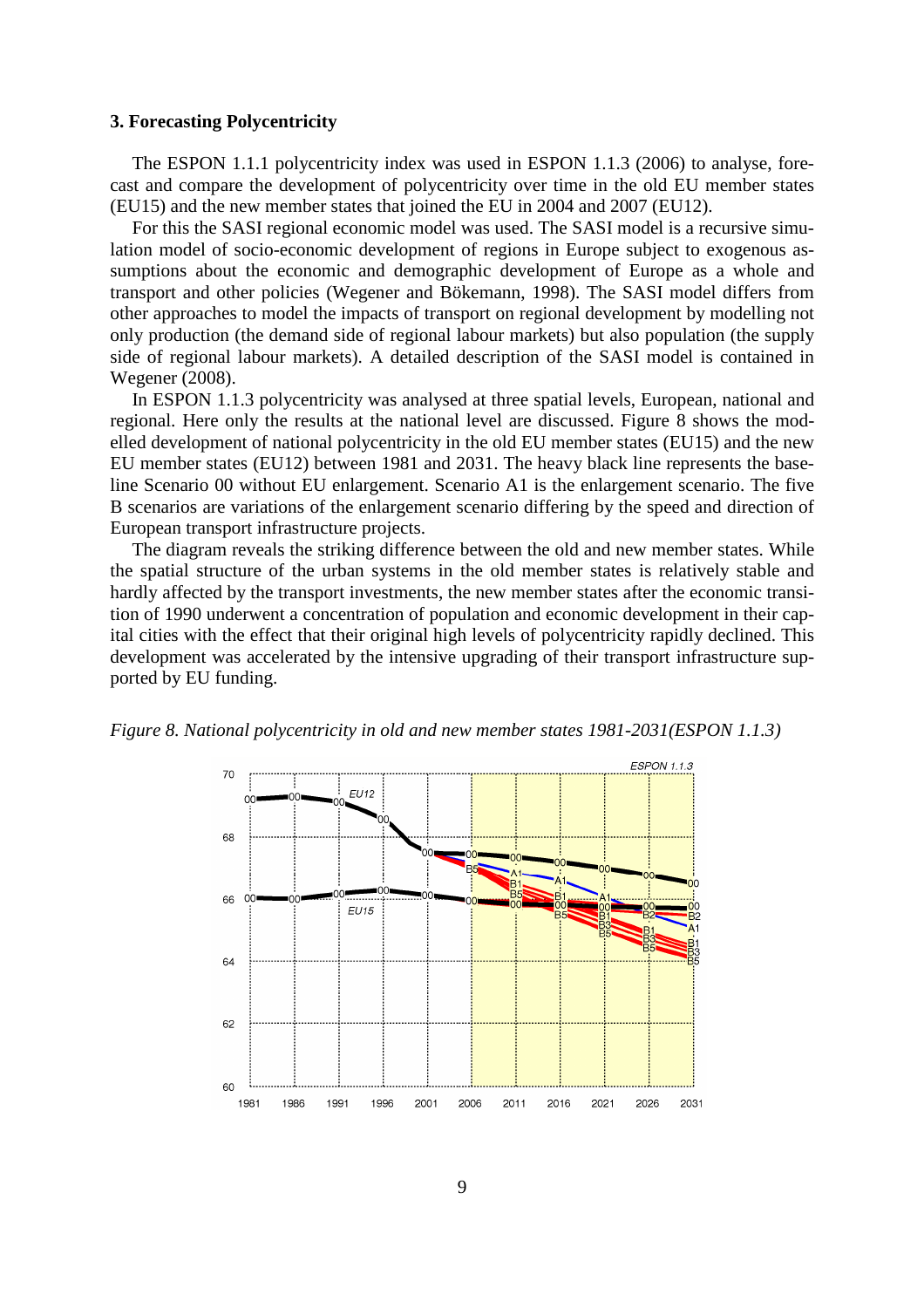A similar picture emerges when the same analysis is performed with more recent data taking the economic crisis of 2008 into account. Figures 9 and 10 show first results of scenario simulations performed in ESPON ET2050. Again the heavy black line represents the baseline Scenario 00. The other three scenarios are exploratory scenarios examining basic alternatives of spatial policy: Scenario A0 assumes focusing of all subsidies and transport policies on the largest metropolitan areas in Europe defined in ESPON 1.1.1 in the interest of competitiveness. Scenario B0 assumes concentration of spatial policies on the second-tier of cities in Europe, and Scenario C0 continuation of current Cohesion policies directed at the least advantaged rural and peripheral regions (ESPON ET2050, 2013, 13).



*Figure 9. Polycentricity of old member states 1981-2051(ESPON ET2050)* 

*Figure 10. Polycentricity of new member states 1981-2051(ESPON ET2050)*

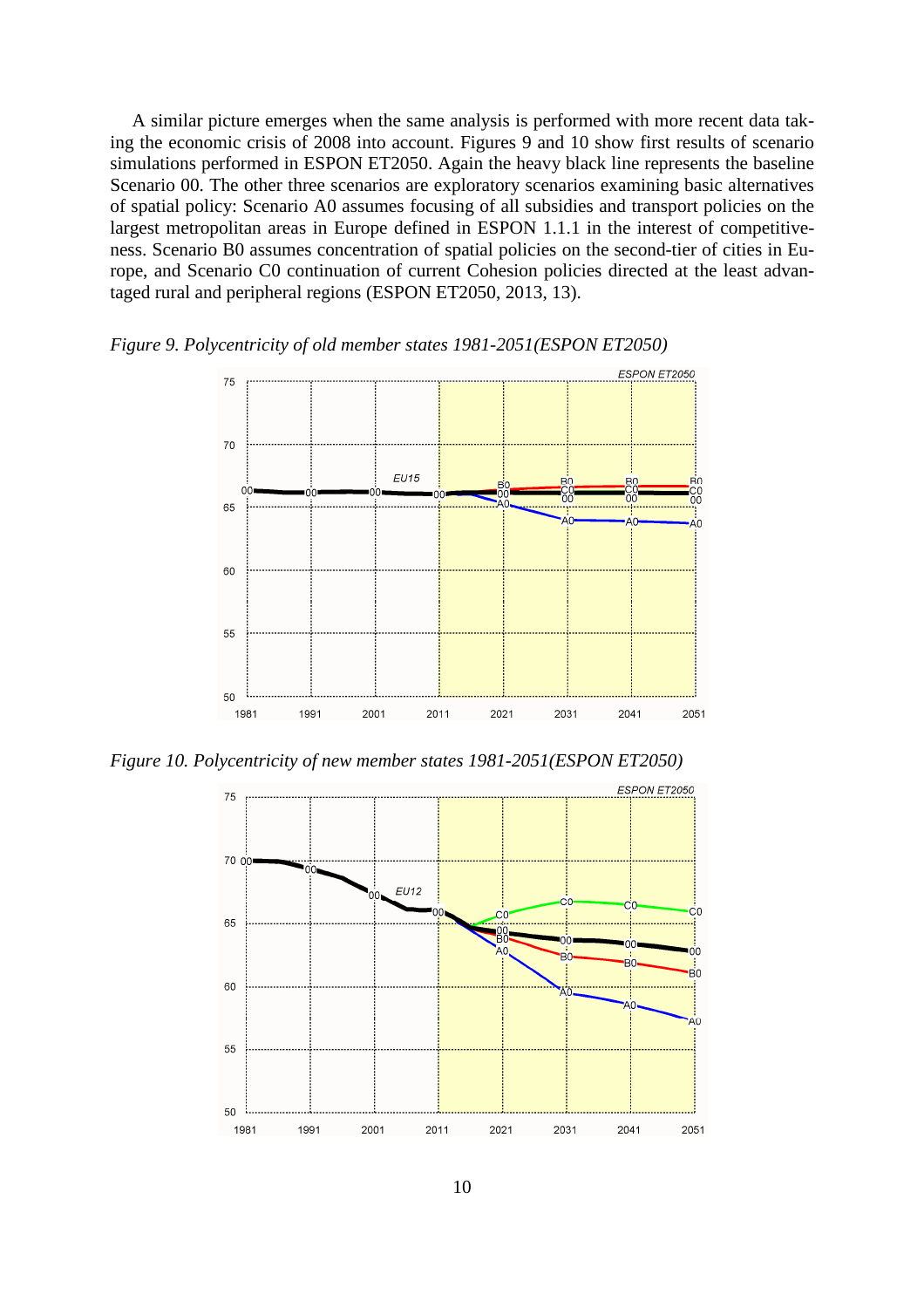These results show that the economic crisis has briefly interrupted but not fundamentally changed the general pattern of spatial development in Europe and is not likely to do so in the future unless new major turbulences jeopardise economic recovery. However, the policy alternatives assessed in the three exploratory scenarios may eventually decide whether the goal of a balanced polycentric urban system in Europe will be achieved. In particular it is apparent that the competitiveness-oriented Scenario A0 will go at the expense of cities at the lower levels of the urban hierarchy, and that only a radical enforcement of Cohesion policy will prevent a further decline of polycentricity in the new member states.

#### **4. Evaluating Polycentricity**

Polycentricity is not a goal by itself but is propagated as a means to achieve a more balanced and more equitable spatial structure. However, despite its prominent role in two major policy documents on the future of the European territory, the European Spatial Development Perspective and the Territorial Agenda, the benefits of polycentricity in terms of economic welfare, social and spatial equity and environmental sustainability are still not more than a promise without sound empirical evidence. It is therefore important to critically examine the likely impacts of further promotion of cities at the lower levels of the urban hierarchy versus the promotion of but the largest metropolitan areas.

There are a few attempts to assess the impacts of polycentricity on economic growth, territorial cohesion and environmental sustainability. A first attempt was made in ESPON 1.1.1 to test whether more polycentric countries in Europe are economically more successful, more equitable and more sustainable than monocentric countries (ESPON 1.1.1, 2004). The results seemed to confirm the hypothesis that countries with a more polycentric spatial structure are economically more successful than monocentric countries, if the more affluent old member states are considered separately from the much poorer new member states. However, Vandermotten et al. analysing not levels of GDP per capita but growth of GDP per capita over time came to the opposite conclusion, that more monocentric regions are more successful, with correlation coefficients between 0.3 and 0.52 (Vandermotten et al, 2007, 56-58).

The situation is more complex with respect to equity. The results of ESPON 1.1.1 showed that in the new member states the correlation between polycentricity and equity, expressed as Gini coefficient of regional GDP per capita, is almost zero whereas in the old member states there is even a negative correlation between polycentricity and spatial equity.

In terms of environmental sustainability, total energy consumption for transport (in oil equivalent) was taken as indicator of environmental sustainability. In order to neutralise the effect of income differences between countries, energy consumption per unit of GDP was used. With this indicator, there is a clear correlation between polycentricity and energy consumption: more polycentric countries use less energy for transport per unit of GDP than monocentric countries, and this holds for both old and new member states.

Besides comparing measures of polycentricity with observed data it is possible to associate model outputs of polycentricity and variables of interest, though of course not as empirical proof but as aid in formulating hypotheses.. This is currently being done in ESPON ET2050. Figure 11 shows the Gini coefficient of GDP per capita in all NUTS-3 regions of the ESPON Space and the Western Balkan countries between 1981 and 2051 as predicted by the SASI model. It can be seen that territorial cohesion increases significantly after the economic transition of the 1990s and continues, though more slowly after the recent economic crisis. It is also apparent that the promotion of large metropolitan areas in Scenario A0 and of major European cities in Scenario B0 has negative impacts on territorial cohesion.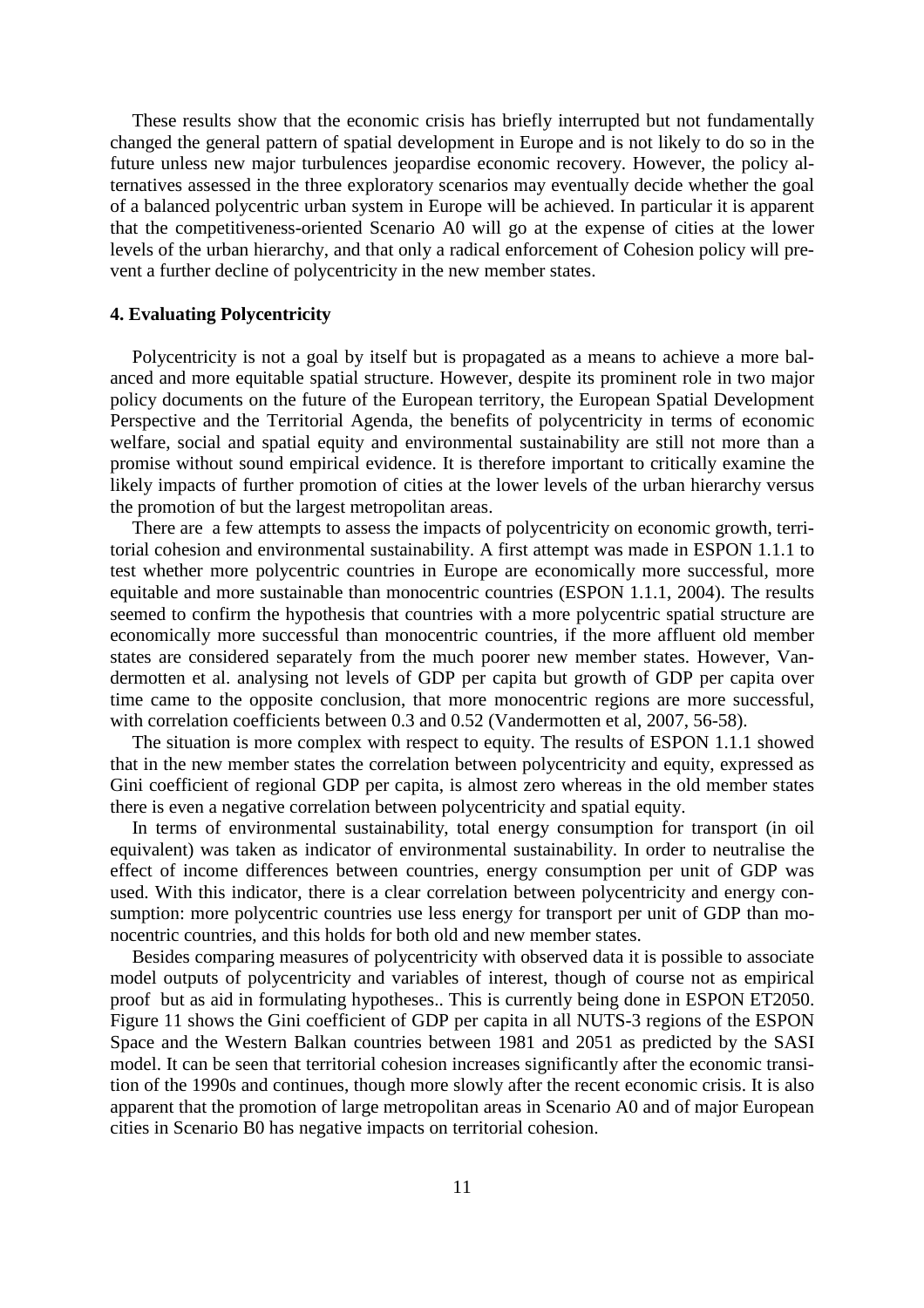*Figure 11. Gini index of GDP per capita of NUTS-3 regions 1981-2051 (ESPON ET2050)* 



### **5. Conclusions**

This paper critically examined the history and theoretical background of polycentricity, the methods for measuring and forecasting polycentricity and the contribution of polycentricity to the achievement of political goals of the European Union, competitiveness, territorial cohesion and sustainability.

Originating in central-place theory of the 1930s, the concept of a balanced polycentric urban system was introduced into the discussion about the spatial future of Europe during the German EU presidencies of 1999 and 2007. From a theoretical point of view, the multi-layer system of urban centres of different functionality and catchment areas associated with polycentricity should ideally deliver (i) the agglomeration effects needed for economic growth, (ii) the equitable distribution of services of general interest and (iii) all that with a minimum of spatial interaction effort.

In the debate about the most appropriate definition and measurement of polycentricity two positions can be distinguished: comprehensive approaches which include aspects of size, location and connectivity in the definition of polycentricity and purely morphological approaches focusing on the agglomeration effects cities and ignoring their service functions and the interactions between them.

Despite its prominent role in the two most prominent documents on European spatial planning, the state of knowledge about the contribution of polycentricity towards the achievement of the major goals of the European Union is still limited. There is wide-spread agreement that the promotion of the largest metropolitan areas at the expense of the secondary cities is likely to generate maximum growth because of their global connectedness, agglomeration effects and highest productivity, but that such a policy would increase economic disparities between the regions in Europe. There is also agreement that giving priority to assisting rural and peripheral regions in their development, in particular regions in the new member states, would reduce economic disparities in Europe but result in lower total economic growth. But there is little agreement on how the two policy orientations could be combined.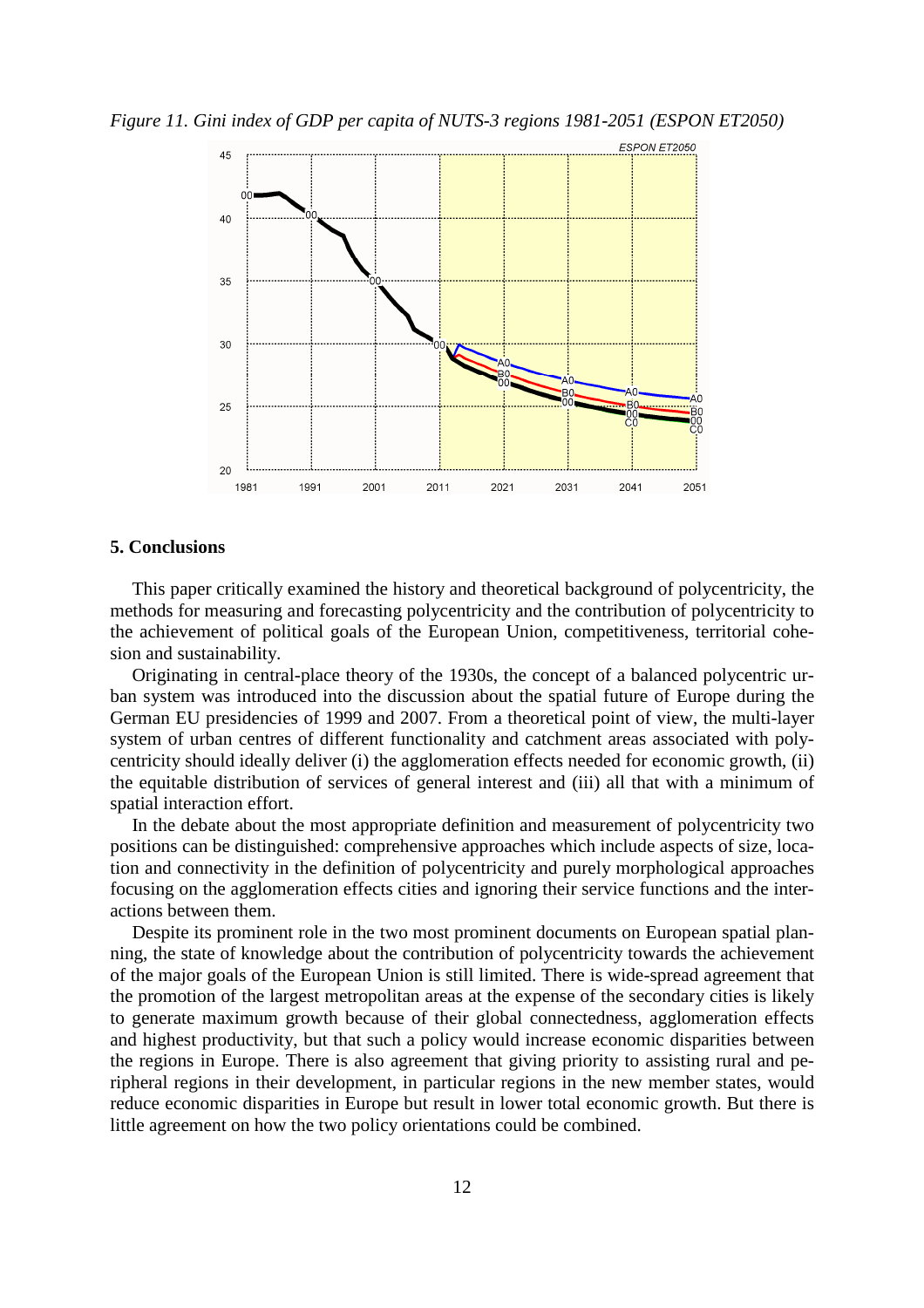The results of the various ESPON projects referred to suggest that a polycentricity strategy, i.e. the promotion of a multi-level system of cities of different size, service functions and interactions, could be a rational trade-off between the conflicting goals of growth and equity.

The impacts of such a strategy on sustainability in terms of energy conservation and greenhouse gas reductions are still largely unknown. One hypothesis is that if only energy conservation is the objective, high-density monocentric settlement structures are the winners but that if also other aspects of sustainability, such as air ventilation and access to open space, are included, medium-density, mixed-use polycentric settlement structures may be better. What can be said with certainty is, however, that settlement structures are not the most important factor for sustainability compared with other drivers, such as energy efficiency, energy costs and, most importantly, behavioural change. The final result could be that polycentric structures have an important enabling function being more suited for sustainable life styles and mobility patterns than concentrated or dispersed spatial organisations.

From a policy point of view the main postulate would be to increase the knowledge about the likely impacts of policy packages or combinations of different sectoral policies on spatial development and hence economic development, social and territorial equity and sustainability. Such policy packages should be time-sequenced (ARL, 2004). For instance, it may be necessary to continue for a limited time the promotion of the capital cities of the new member states to help them as quickly as possible to develop their economies, but that in the long run also these countries should be encouraged to develop their medium-sized and smaller cities towards a balanced polycentric urban system.

#### **Acknowledgment**

The author is grateful to Klaus Spiekermann for the permission to report on common work in ESPON projects 1.1.1, 1.1.3 and ET2050.

#### **References**

ARL – Academy for Spatial Research and Planning (2004). Why the EU Needs a European Spatial Development Policy. Position Paper 60. Hanover: ARL. http://www.arl-net.org/pdf/ publications/PosPaper60\_engl.pdf.

Castells, M. (1989): *The Informational City*. Oxford: Basil Blackwell

CPMR (2002): *Study on the Construction of a Polycentric and Balanced Development Model for the European Territory*. Rennes: Conference of Peripheral Maritime Regions of Europe, Peripheries Forward Studies Unit.

ESDP (1999): *European Spatial Development Perspective: Towards Balanced and Sustainable Development of the Territory of the European Union*. Luxembourg: Office for Official Publications of the European Communities. http://ec.europa.eu/regional policy/sources/do coffic/ official/reports/pdf/sum\_en.pdf.

ESPON 1.1.1 (2004): *The Role, Specific Situation and Potentials of Urban Areas as Nodes of Polycentric Development*. Final Report. Stockholm: Nordregio. http://www.espon.eu/main/ Menu Projects/Menu ESPON2006Projects/Menu ThematicProjects/polycentricity.html.

ESPON 1.1.3 (2006): *Enlargement of the European Union and the Wider European Perspective as Regards its Polycentric Spatial Structure*. Final Report. Stockholm: Royal Institute of Technology. http://www.espon.eu/main/Menu\_Projects/Menu\_ESPON2006Projects/Menu\_ ThematicProjects/enlargementandpolycentrism.html.